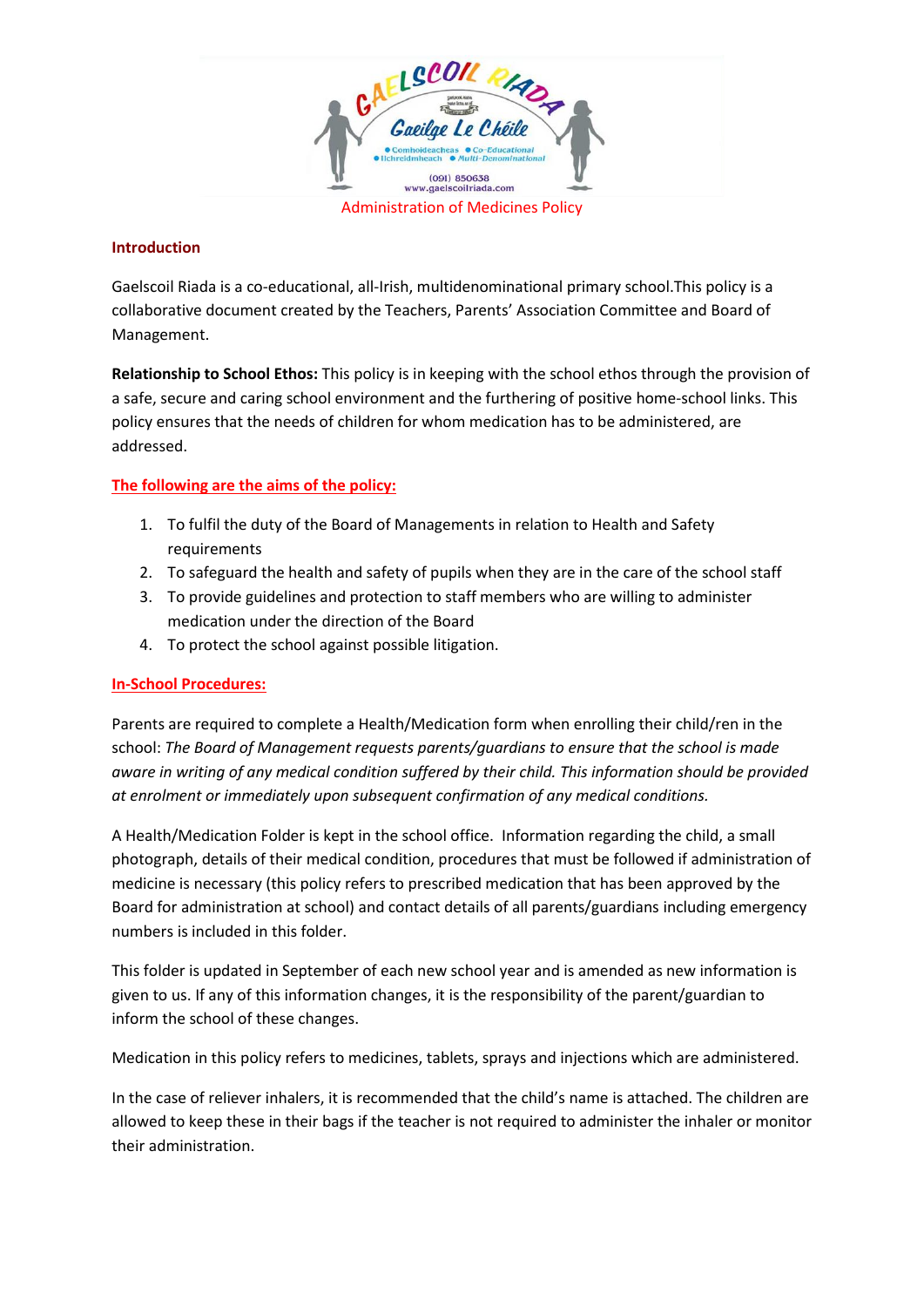

**Appendix 5 must be completed and returned to the school office if your child has an inhaler in his/her bag.** 

## **Roles and Responsibiliities**

#### **Parents/Guardians:**

The parent/guardian should write to the Board of Management requesting the Board to authorise staff members to administer the medication or to monitor self-administration of the medication as appropriate. (see sample letter of request)

#### **Parents/guardians are required to provide the following in writing:**

- 1. Child's personal details
- 2. A doctor's letter confirming the diagnosis' /details of the condition & name of medication
- 3. Symptoms of the condition and circumstances under which the medication is to be given
- 4. Arrangements for the administration of medicines- to include measures such as selfadministration, administration under parental supervision or administration by school staff.
- 5. Procedures to be followed in the administration of the medication (see Appendix 3)
- 6. Procedures to be followed in the storing of the medication
- 7. Expiry date of Medicine and procedures for collection/disposal of medicines
- 8. Where children are suffering from life threatening conditions, parents/guardians must clearly outline, in writing, what should be done in a particular emergency situation, with particular reference to what may be a risk to the child.

## **Parents/guardians are responsible for ensuring that:**

- the medication is delivered to the school and handed over to the class teacher
- an adequate supply is available
- the kit containing medication be removed from the school at the end of the day *(unless the Board of Management has a written request to store medication in school in case of an emergency)*
- changes in prescribed medication (or dosage) are be notified immediately, in writing, to the school with clear written instructions of any new procedure to be followed in storing and administering of the medication.

## **If Medication is to be kept on school premises during term**

- clear written instructions on procedures for storing medication should be provided by the parent.
- All staff will be aware of where medication is stored and procedures that need to be followed

## **Return of Medicatioin**

• parents must ensure medication is collected on completion( including packaging)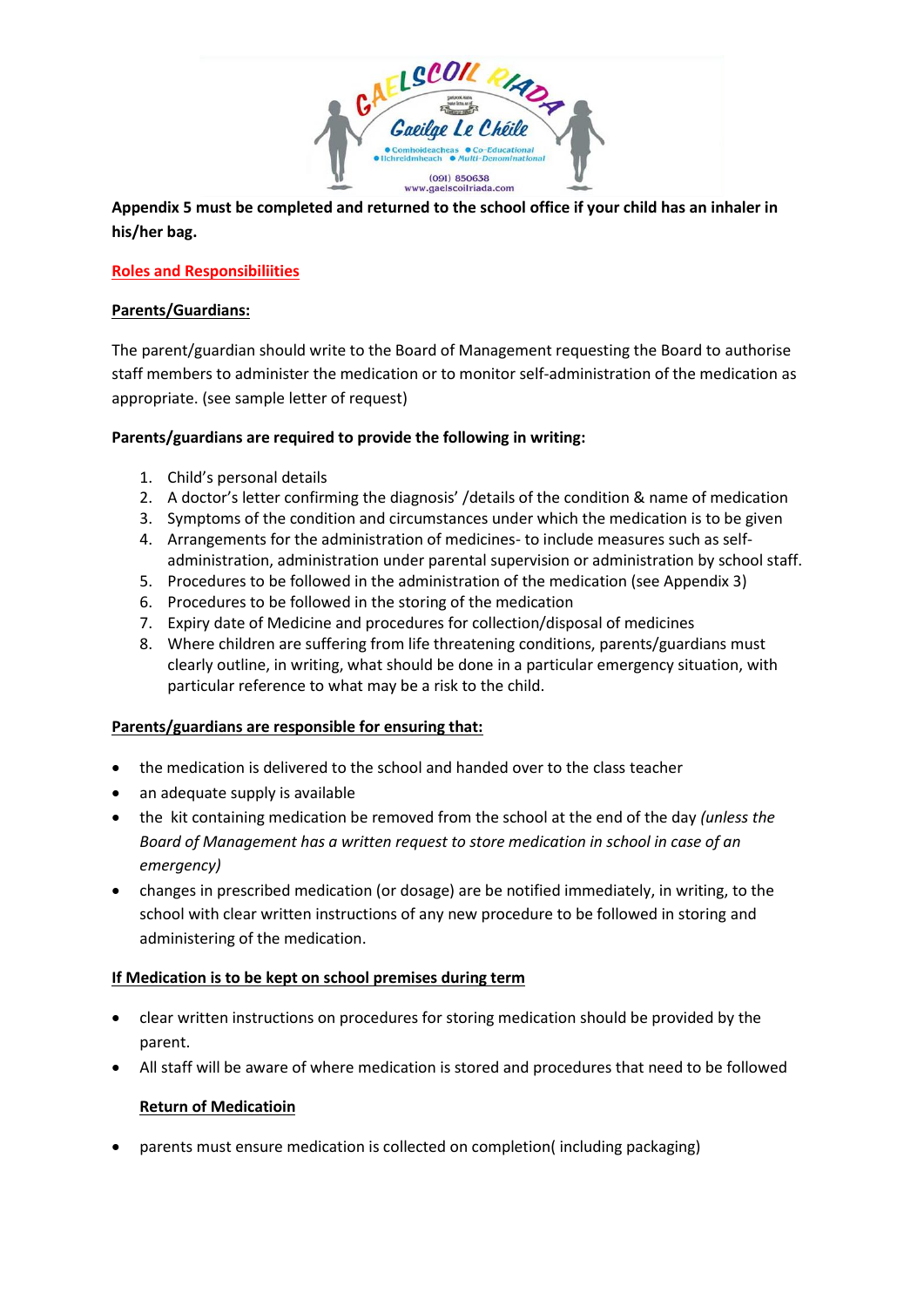

- parents must inform Board of management in writing if instructions are changed/ dosage/ procedures
- parents must collect medication prior to the expiry date has been reached
- Parents will collect all medication at end of term and return to class teacher at beginning of next term
- Parents are responsible for the correct disposal of all medications.
- All medication returned to parents, even empty bottles, will be recorded.

Parents/guardians are required to inform the school of any changes in contact details in order that they may be contacted in the event of an emergency.

Parents/guardians are further required to indemnify the Board and authorised members of staff in respect of any liability that may arise regarding the administration of prescribed medicines. The Board will inform the school's insurers accordingly. (see Appendix 1) The School Insurance may wish for parents to sign a separate indemnity form.

This policy does not refer to after-school activities whether they take place on the school premises or elsewhere. Parents/Guardians must discuss the administration of medicine with the person in charge of the activity, whoever that may be.

## **Board of Management:**

- The Board, having considered the matter, may authorise staff members to administer medication to a pupil or to monitor the self-administration by a pupil where possible and will record its decision in the minutes of the meeting.
- It is essential to inform all staff members of a child's need for medication and to ensure that all staff know the procedures to follow should an emergency occur
- The Board will ensure that the authorised persons are properly instructed in how to administer the medicine .
- The Board shall seek an indemnity from parents/guardians in respect of liability that may arise regarding the administration of the medicine
- The Board shall inform the school insurers accordingly.
- The Board shall make arrangements for the appropriate storage of medication and procedures for the administration of medication.
- In the event of the authorised staff member's absence, the Board will ensure that another member of staff will undertake to administer the medication. A list of staff that are willing to administer medication will be kept in the folder in the school office.
- The Board will ensure that an authorised staff member is with the child on all school outings.

## **Staff Members:**

- No staff member is required to administer medication to a pupil.
- Any staff member who is willing to administer medicines should do so under the prescribed guidelines appropriate to that medication in the belief that the administration is safe.